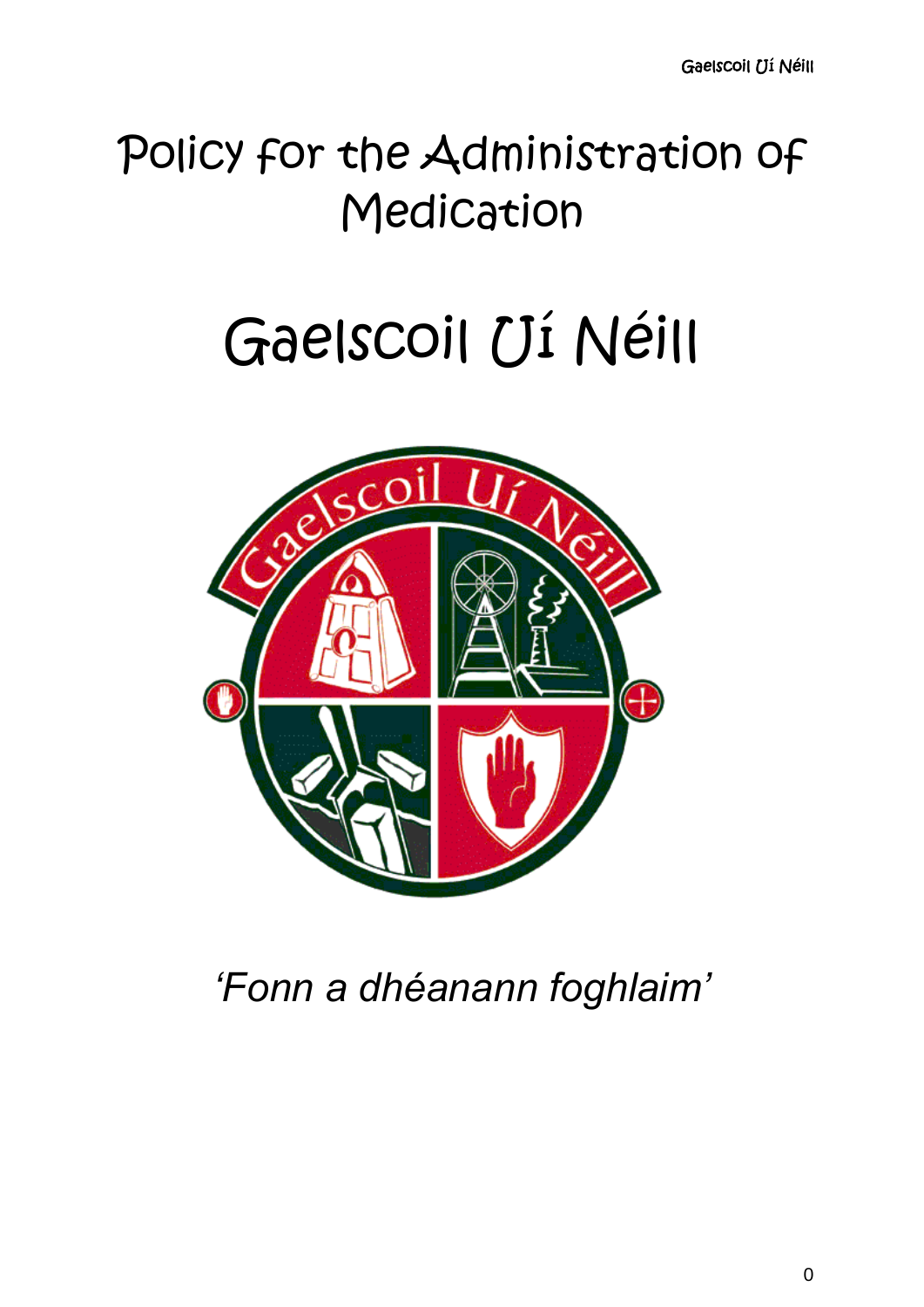## **Policy for the Administration of Medicine**

The Board of Governors and staff of Gaelscoil Uí Néill wish to ensure that pupils with medication needs receive appropriate care and support at school. The Principal, on behalf of the Board of Governors of Gaelscoil Uí Néill, will accept responsibility in principle for members of the school staff giving or supervising pupils taking prescribed medication during the school day **where those members of staff have volunteered to do so.**

### **Please note that parents should keep their children at home if acutely unwell or infectious.**

Parents are responsible for providing the Principal with comprehensive information regarding the pupil's condition and medication.

Prescribed medication will not be accepted in school without complete written and signed instructions from the parent.

Staff will not give a non-prescribed medicine to a child.

Only reasonable quantities of medication should be supplied to the school (for example, a maximum of four weeks supply at any one time).

Where the pupil travels on school transport with an escort, parents should ensure the escort has written instructions relating to any medication sent with the pupil, including medication for administration during respite care.

Each item of medication must be delivered to the Principal or Authorised Person, in normal circumstances by the parent, **in a secure and labelled container as originally dispensed**. Each item of medication must be clearly labelled with the following information:

- Pupil's Name.
- Name of medication.
- Dosage.
- Frequency of administration.
- Date of dispensing.
- Storage requirements (if important).
- Expiry date.

### **The school will not accept items of medication in unlabelled containers.**

Medication will be kept in a secure place, out of the reach of pupils. Unless otherwise indicated all medication to be administered in school will be kept in a locked medicine cabinet.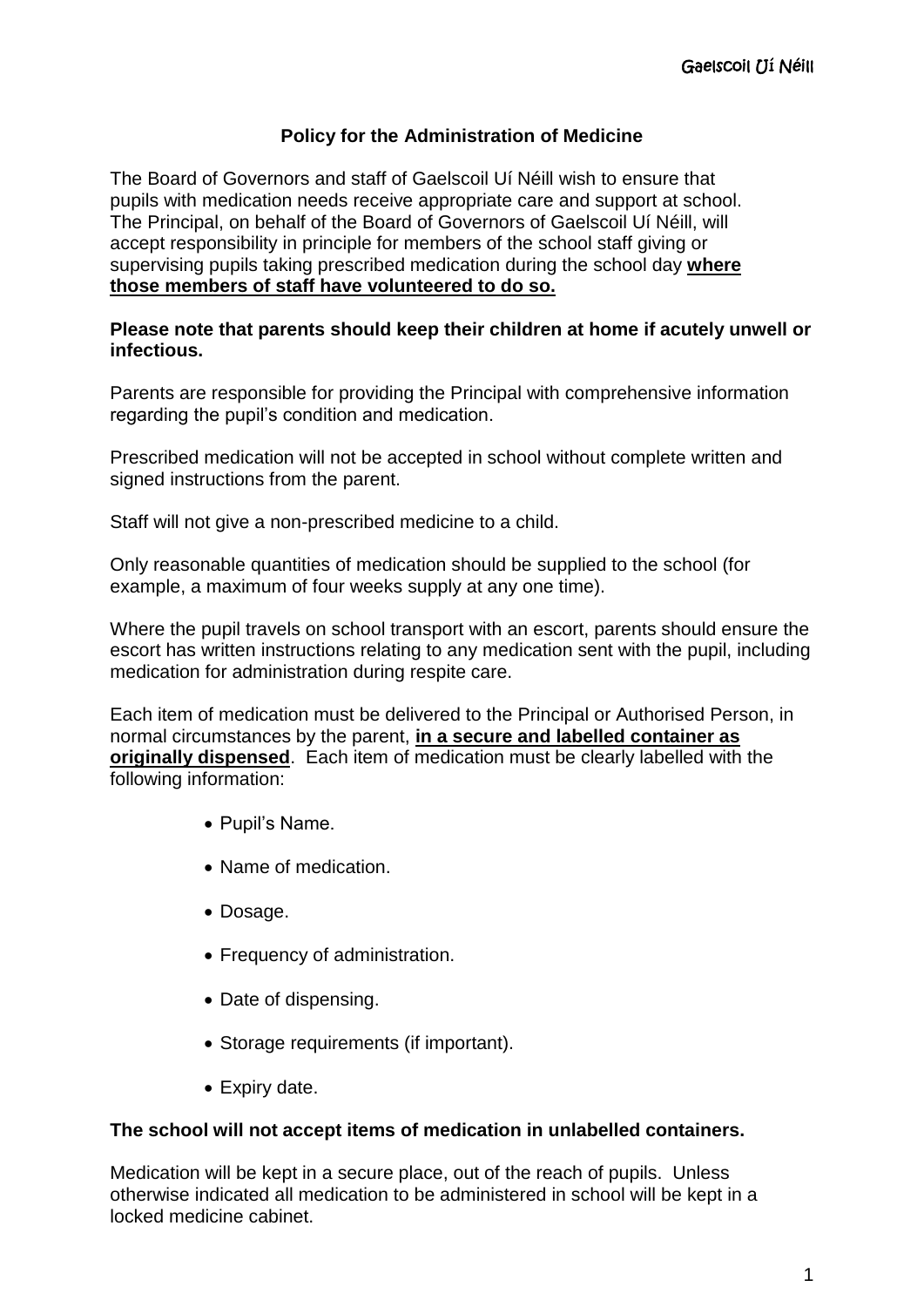The school will keep records, which they will have available for parents.

If children refuse to take medicines, staff will not force them to do so, and will inform the parents of the refusal, as a matter of urgency, on the same day. If a refusal to take medicines results in an emergency, the school's emergency procedures will be followed.

It is the responsibility of parents to notify the school in writing if the pupil's need for medication has ceased.

It is the parents' responsibility to renew the medication when supplies are running low and to ensure that the medication supplied is within its expiry date.

The school will not make changes to dosages on parental instructions.

School staff will not dispose of medicines. Medicines, which are in use and in date, should be collected by the parent at the end of each term. Date expired medicines or those no longer required for treatment will be returned immediately to the parent for transfer to a community pharmacist for safe disposal.

For each pupil with long-term or complex medication needs, the Principal, will ensure that a Medication Plan and Protocol is drawn up, in conjunction with the appropriate health professionals.

Where it is appropriate to do so, pupils will be encouraged to administer their own medication, if necessary under staff supervision. Parents will be asked to confirm in writing if they wish their child to carry their medication with them in school.

Staff who volunteer to assist in the administration of medication will receive appropriate training/guidance through arrangements made with the School Health Service.

The school will make every effort to continue the administration of medication to a pupil whilst on trips away from the school premises, even if additional arrangements might be required. However, there may be occasions when it may not be possible to include a pupil on a school trip if appropriate supervision cannot be guaranteed.

All staff will be made aware of the procedures to be followed in the event of an emergency.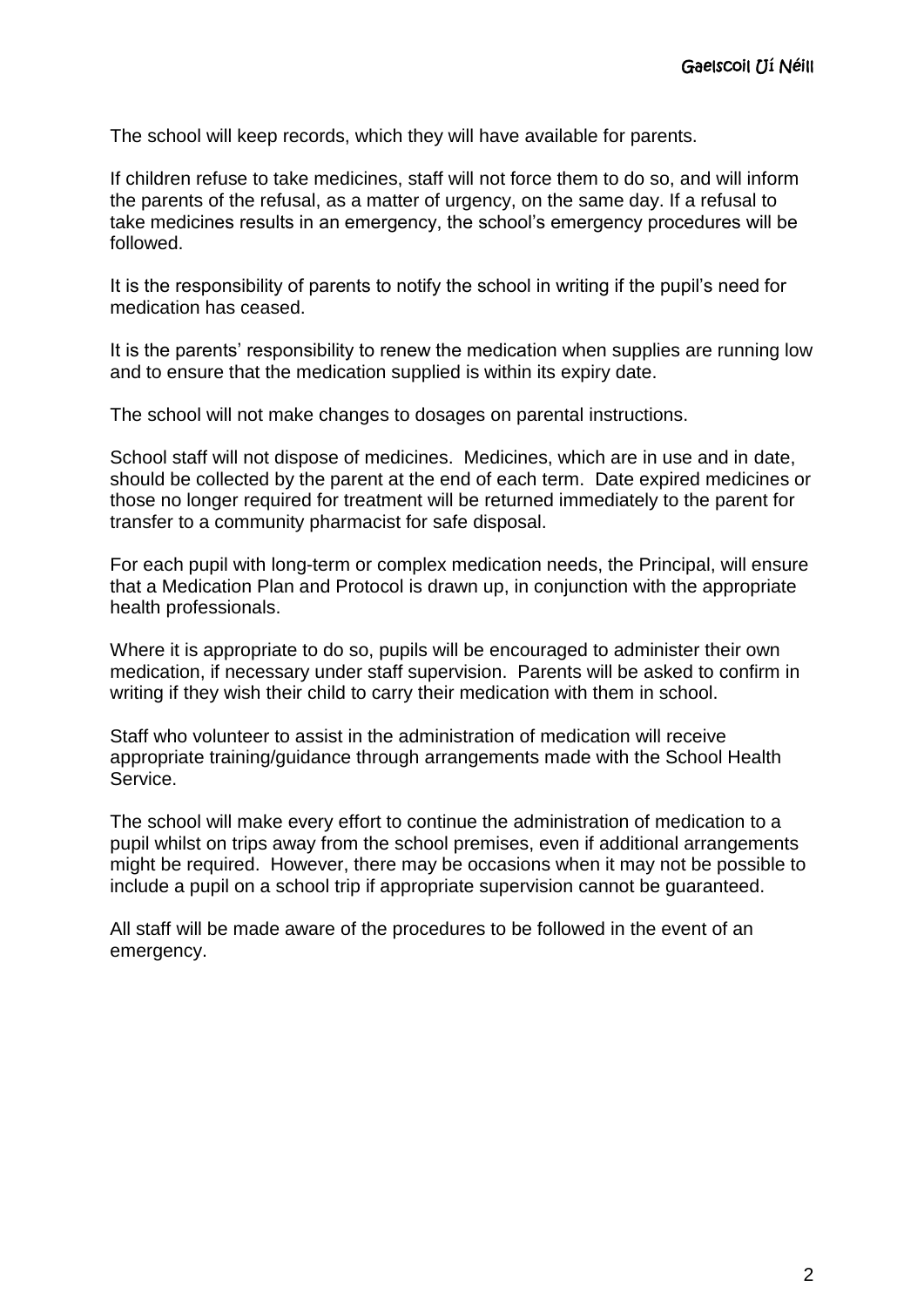# **MEDICATION PLAN FOR A PUPIL WITH MEDICAL NEEDS FORM AM1**

|                                                                                                                                 | Review Date _______________ |  |
|---------------------------------------------------------------------------------------------------------------------------------|-----------------------------|--|
|                                                                                                                                 |                             |  |
|                                                                                                                                 |                             |  |
| Class <u>__________________</u>                                                                                                 |                             |  |
| National Health Number ________________                                                                                         |                             |  |
| Medical Diagnosis                                                                                                               |                             |  |
| <b>Contact Information</b>                                                                                                      |                             |  |
| <b>Family contact 1</b><br>$1 \quad$                                                                                            |                             |  |
| <u> The Communication of the Communication of the Communication of the Communication of the Communication of the Co</u><br>Name |                             |  |
| Phone No: (home/mobile)                                                                                                         |                             |  |
| (work) <u>__________________________________</u>                                                                                |                             |  |
|                                                                                                                                 |                             |  |
|                                                                                                                                 |                             |  |
| 2 Family contact 2                                                                                                              |                             |  |
| Name<br><u> 1989 - Johann Barn, fransk politik fotograf (d. 1989)</u>                                                           |                             |  |
| Phone No: (home/mobile) _____________________                                                                                   |                             |  |
|                                                                                                                                 |                             |  |
| (work)                                                                                                                          |                             |  |
|                                                                                                                                 |                             |  |
| 3<br><b>GP</b>                                                                                                                  |                             |  |
| Name                                                                                                                            |                             |  |
|                                                                                                                                 |                             |  |
|                                                                                                                                 |                             |  |
|                                                                                                                                 |                             |  |
| <b>Clinic/Hospital Contact</b><br>4                                                                                             |                             |  |
| Name<br><u> Alexandria de la contrada de la contrada de la contrada de la contrada de la contrada de la contrada de la c</u>    |                             |  |
| Phone No:                                                                                                                       |                             |  |
| Plan prepared by:                                                                                                               |                             |  |
|                                                                                                                                 |                             |  |
| Name<br><u> 1980 - Andrea State Barbara, amerikan personal di sebagai personal di sebagai personal di sebagai personal d</u>    |                             |  |
| Designation                                                                                                                     | Date                        |  |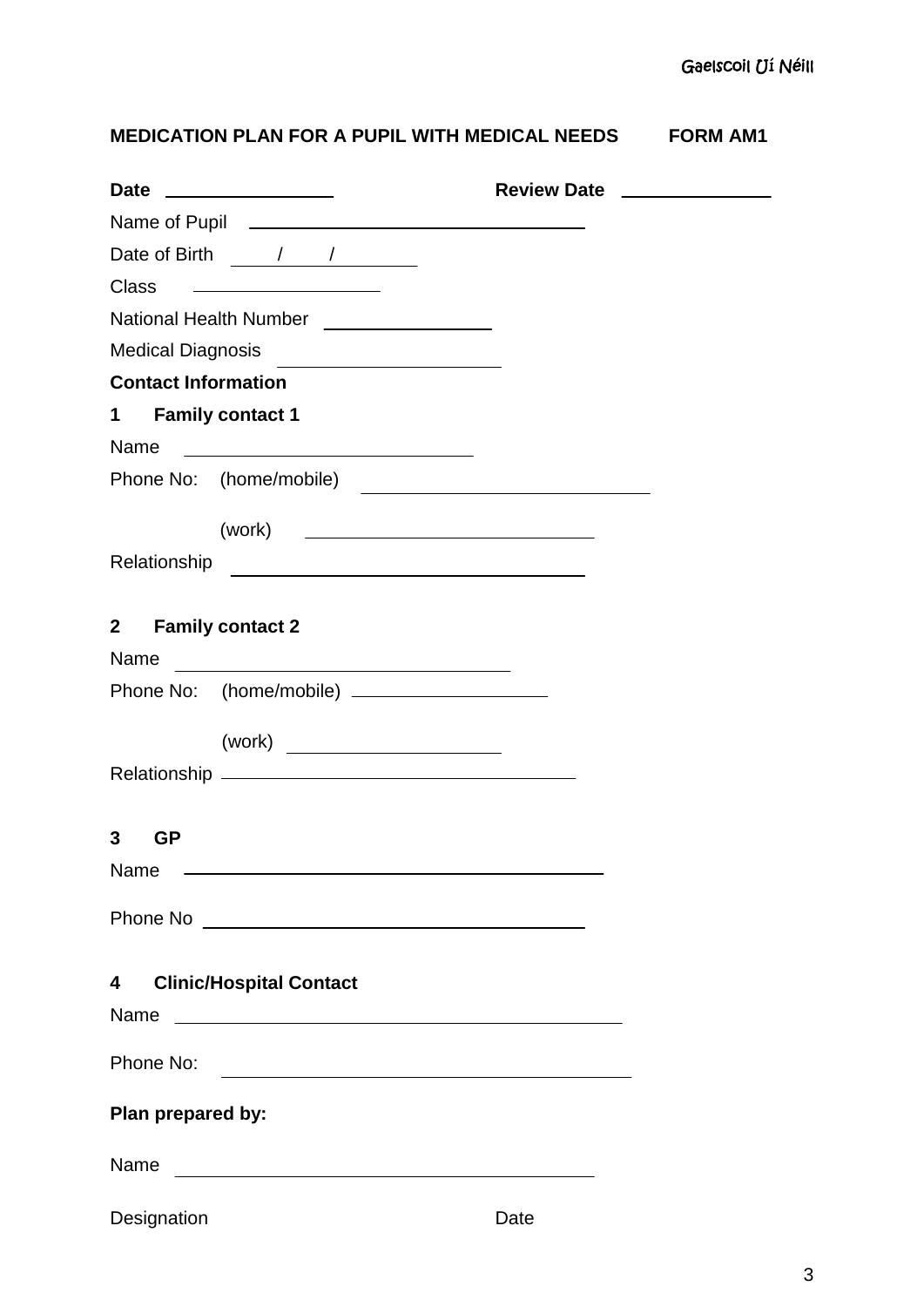Describe condition and give details of pupil's individual symptoms:

Daily care requirements (e.g. before sport, dietary, therapy, nursing needs)

Members of staff trained to administer medication for this child (state if different for off-site activities)

Describe what constitutes an emergency for the child, and the action to take if this occurs

Follow up care

**I agree that the medical information contained in this form may be shared with individuals involved with the care and education of**

| Signed <sub>2</sub>  | <b>Date</b><br><u> 1980 - Andrea Aonaich, ann an t-Èireann an t-Èireann an t-Èireann an t-Èireann an t-Èireann an t-Èireann an t-Èireann an t-Èireann an t-Èireann an t-Èireann an t-Èireann an t-Èireann an t-Èireann an t-Èireann an t-Èirean</u> |
|----------------------|-----------------------------------------------------------------------------------------------------------------------------------------------------------------------------------------------------------------------------------------------------|
| Parent/carer         |                                                                                                                                                                                                                                                     |
|                      | Date _______________                                                                                                                                                                                                                                |
| Doctor               |                                                                                                                                                                                                                                                     |
| <b>Distribution</b>  |                                                                                                                                                                                                                                                     |
| <b>School Doctor</b> | <b>School Nurse</b>                                                                                                                                                                                                                                 |
| Parent               | Other                                                                                                                                                                                                                                               |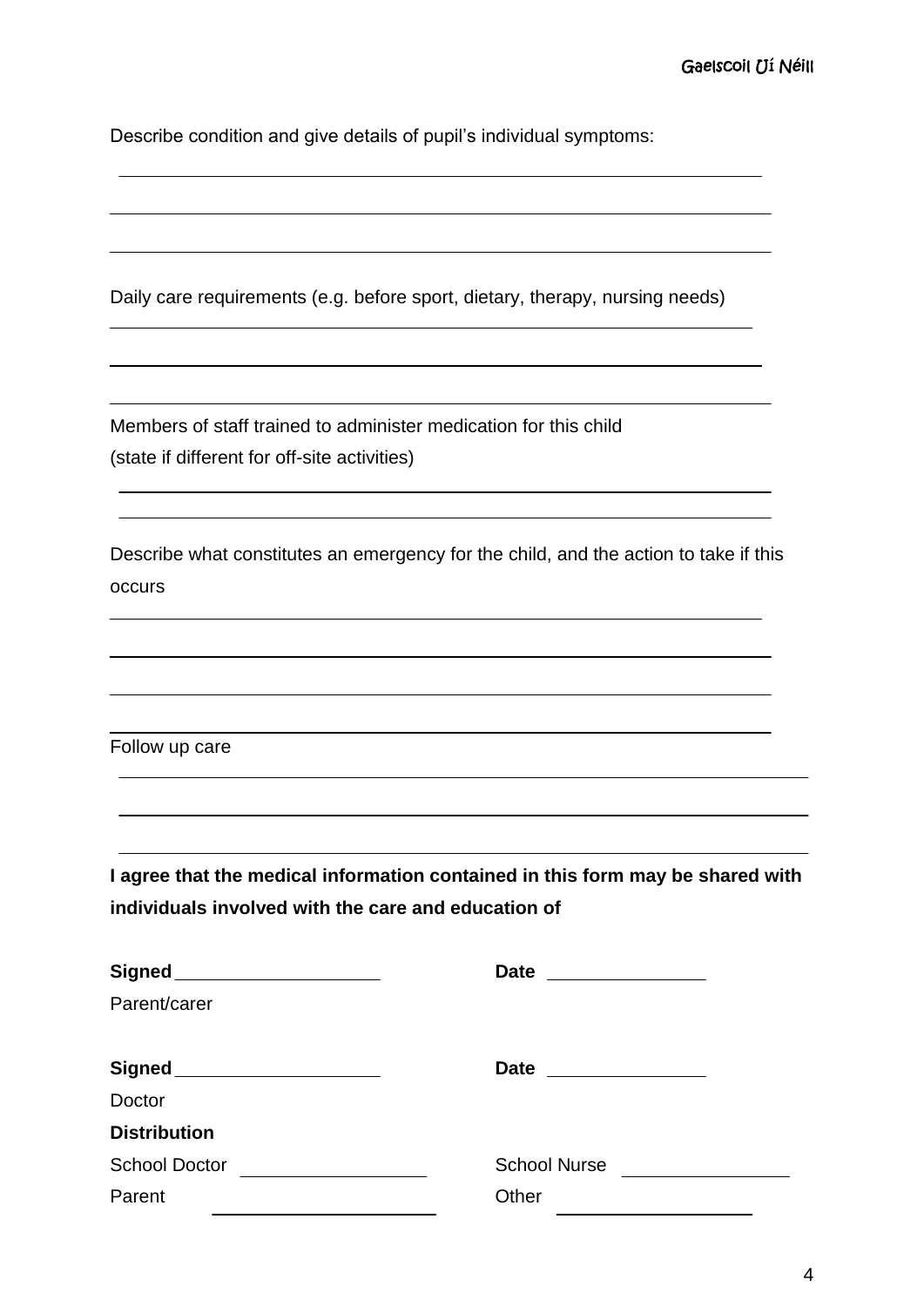# **REQUEST FOR A SCHOOL TO ADMINISTER MEDICATION FORM AM2**

The school will not give your child medicine unless you complete and sign this form, and the Principal has agreed that school staff can administer the medicine

| <b>Details of Pupil</b>                                         |                                                                                                                      |  |  |  |
|-----------------------------------------------------------------|----------------------------------------------------------------------------------------------------------------------|--|--|--|
| Surname _______________________                                 |                                                                                                                      |  |  |  |
| <b>Address</b>                                                  |                                                                                                                      |  |  |  |
|                                                                 |                                                                                                                      |  |  |  |
| Date of Birth $\frac{1}{\sqrt{2}}$<br><b>Class</b>              | M F                                                                                                                  |  |  |  |
| <b>Condition or illness</b>                                     |                                                                                                                      |  |  |  |
| <b>Medication</b>                                               | and the control of the control of the control of the control of the control of the control of the control of the     |  |  |  |
|                                                                 | Parents must ensure that in date properly labelled medication is supplied.                                           |  |  |  |
| Name/Type of Medication (as described on the container)         |                                                                                                                      |  |  |  |
| Date dispensed                                                  |                                                                                                                      |  |  |  |
|                                                                 |                                                                                                                      |  |  |  |
| <b>Full Directions for use:</b>                                 |                                                                                                                      |  |  |  |
| Dosage and method                                               |                                                                                                                      |  |  |  |
|                                                                 |                                                                                                                      |  |  |  |
| NB Dosage can only be changed on a Doctor's instructions        |                                                                                                                      |  |  |  |
| Timing                                                          | <u> 1989 - Jan Samuel Barbara, martin da shekara tsa 1989 - An tsa 1989 - An tsa 1989 - An tsa 1989 - An tsa 198</u> |  |  |  |
|                                                                 |                                                                                                                      |  |  |  |
| Are there any side effects that the School needs to know about? |                                                                                                                      |  |  |  |
|                                                                 |                                                                                                                      |  |  |  |
|                                                                 |                                                                                                                      |  |  |  |

Self-Administration Yes/No (delete as appropriate)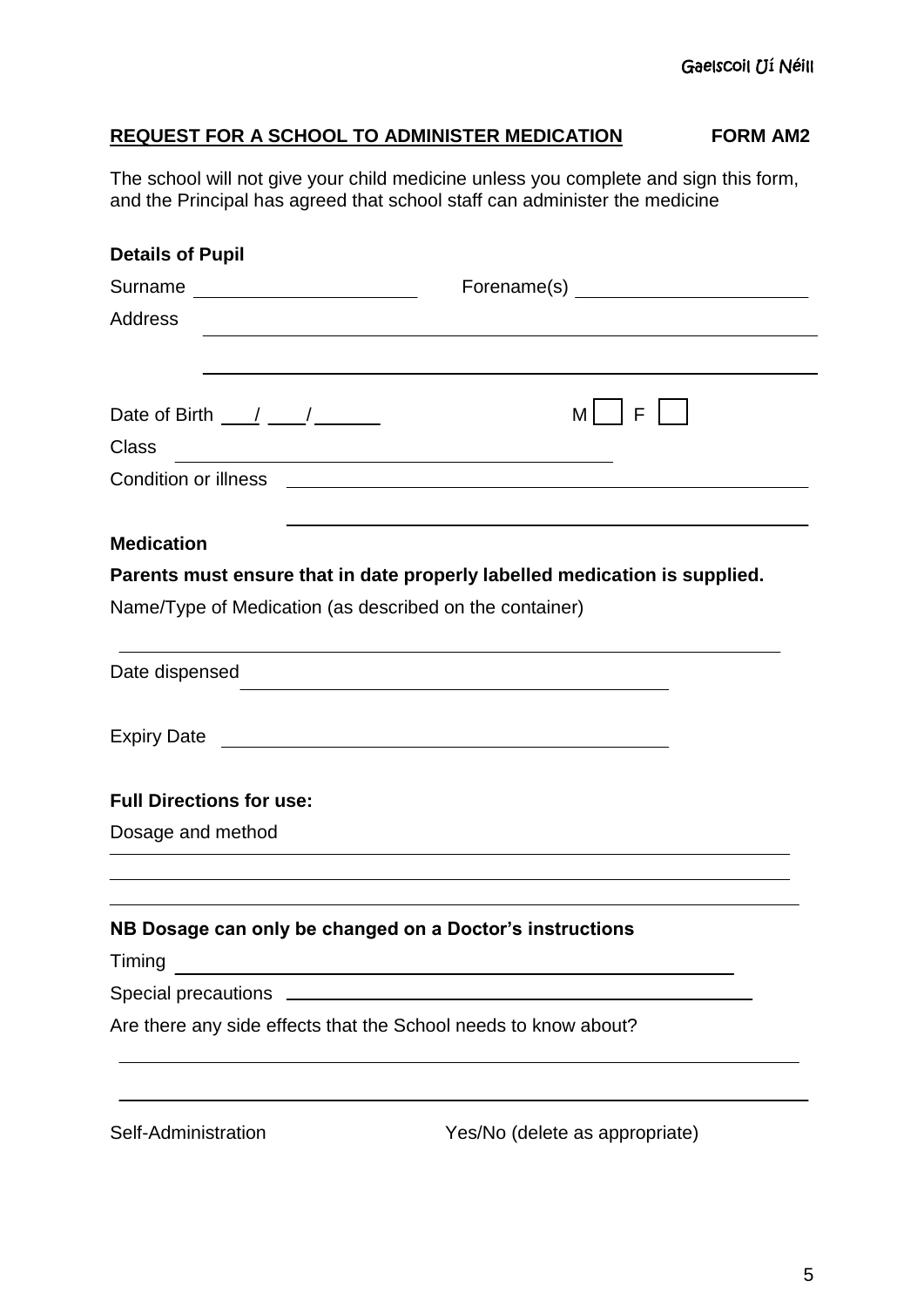# **Procedures to take in an Emergency**

| <b>Contact Details</b>       |                                              |                                                                                     |
|------------------------------|----------------------------------------------|-------------------------------------------------------------------------------------|
| Name                         |                                              |                                                                                     |
| Phone No:                    | (home/mobile)                                |                                                                                     |
|                              | (work)                                       |                                                                                     |
| <b>Relationship to Pupil</b> |                                              |                                                                                     |
| <b>Address</b>               |                                              |                                                                                     |
|                              |                                              | I understand that I must deliver the medicine personally to ____________________    |
|                              |                                              | (agreed member of staff) and accept that this is a service, which the school is not |
|                              |                                              | obliged to undertake. I understand that I must notify the school of any changes in  |
| writing.                     |                                              |                                                                                     |
| Signature(s)                 | <u> 1990 - Johann Barn, fransk politik (</u> |                                                                                     |
|                              | <b>Agreement of Principal</b>                |                                                                                     |
| I agree that                 |                                              | (name of child) will receive                                                        |
|                              |                                              | (quantity and name of medicine) every day at                                        |
|                              |                                              | (time(s) medicine to be administered e.g. lunchtime or                              |
| afternoon break).            |                                              |                                                                                     |
|                              |                                              |                                                                                     |
|                              |                                              | This child will be given/supervised whilst he/she takes their medication by         |
|                              |                                              | (name of staff member)                                                              |
|                              |                                              | This arrangement will continue until ___________________(either end                 |
|                              |                                              | date of course of medicine or until instructed by parents)                          |
|                              |                                              | Date                                                                                |
| <b>Signed</b>                |                                              |                                                                                     |

**The original should be retained on the school file and a copy sent to the parents to confirm the school's agreement to administer medication to the named pupil.**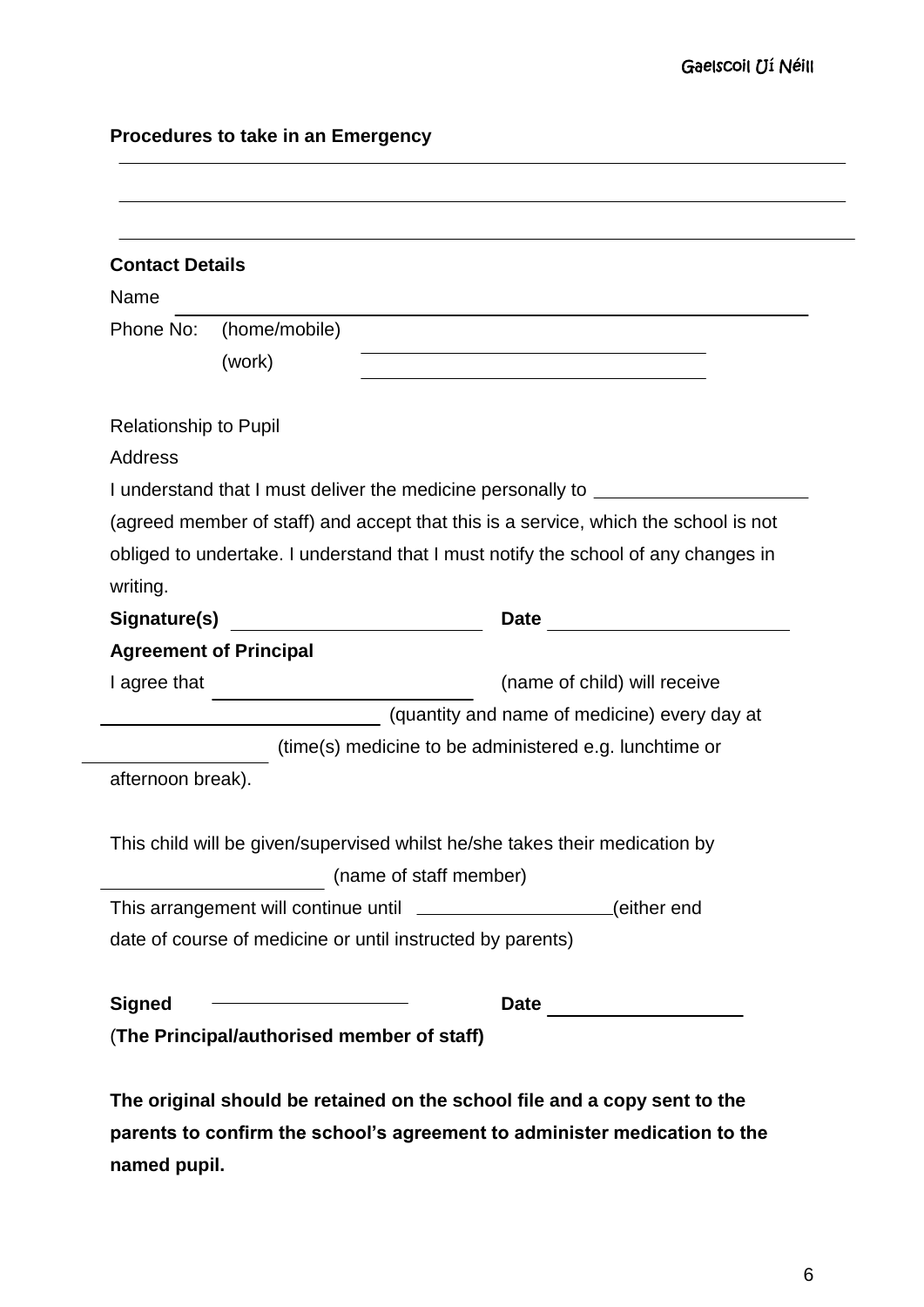# **TEMPLATE FOR A REQUEST FOR PUPIL TO CARRY HIS/HER MEDICATION**

| This form must be completed by parents/carers<br><b>Details of Pupil</b>                                                                                                                                                                                           |                                                                                                                      |
|--------------------------------------------------------------------------------------------------------------------------------------------------------------------------------------------------------------------------------------------------------------------|----------------------------------------------------------------------------------------------------------------------|
| Surname<br><u> </u>                                                                                                                                                                                                                                                |                                                                                                                      |
|                                                                                                                                                                                                                                                                    |                                                                                                                      |
|                                                                                                                                                                                                                                                                    |                                                                                                                      |
| Date of Birth $\frac{1}{\sqrt{1-\frac{1}{2}}}\sqrt{1-\frac{1}{2}}$                                                                                                                                                                                                 |                                                                                                                      |
| <b>Class</b>                                                                                                                                                                                                                                                       |                                                                                                                      |
| <b>Condition or illness</b>                                                                                                                                                                                                                                        |                                                                                                                      |
| <b>Medication</b><br>Parents must ensure that in date properly labelled medication is supplied.                                                                                                                                                                    |                                                                                                                      |
| Name of Medicine                                                                                                                                                                                                                                                   |                                                                                                                      |
| Procedures to be taken in an emergency                                                                                                                                                                                                                             |                                                                                                                      |
| <b>Contact Details</b>                                                                                                                                                                                                                                             |                                                                                                                      |
| Phone No:<br>(work)                                                                                                                                                                                                                                                | <u> 1989 - Johann Stein, mars an deutscher Stein und der Stein und der Stein und der Stein und der Stein und der</u> |
| Relationship to child                                                                                                                                                                                                                                              |                                                                                                                      |
| I would like my child to keep his/her medication on him/her for use as<br>necessary                                                                                                                                                                                |                                                                                                                      |
| <b>Signed</b>                                                                                                                                                                                                                                                      | <b>Date</b>                                                                                                          |
| Relationship to child _________________                                                                                                                                                                                                                            |                                                                                                                      |
| <b>Agreement of Principal</b>                                                                                                                                                                                                                                      |                                                                                                                      |
| I agree that ______________________________ (name of child) will be allowed to carry and<br>self-administer his/her medication whilst in school and that this arrangement will<br>continue until<br><u>a sa sala</u><br>medication or until instructed by parents) | (either end date of course of                                                                                        |
| <b>Signed</b>                                                                                                                                                                                                                                                      | <b>Date</b>                                                                                                          |
| The Principal/authorized member of staff                                                                                                                                                                                                                           |                                                                                                                      |

**The original should be retained on the school file and a copy sent to the parents to confirm the school's agreement to the named pupil carrying his/her own medication**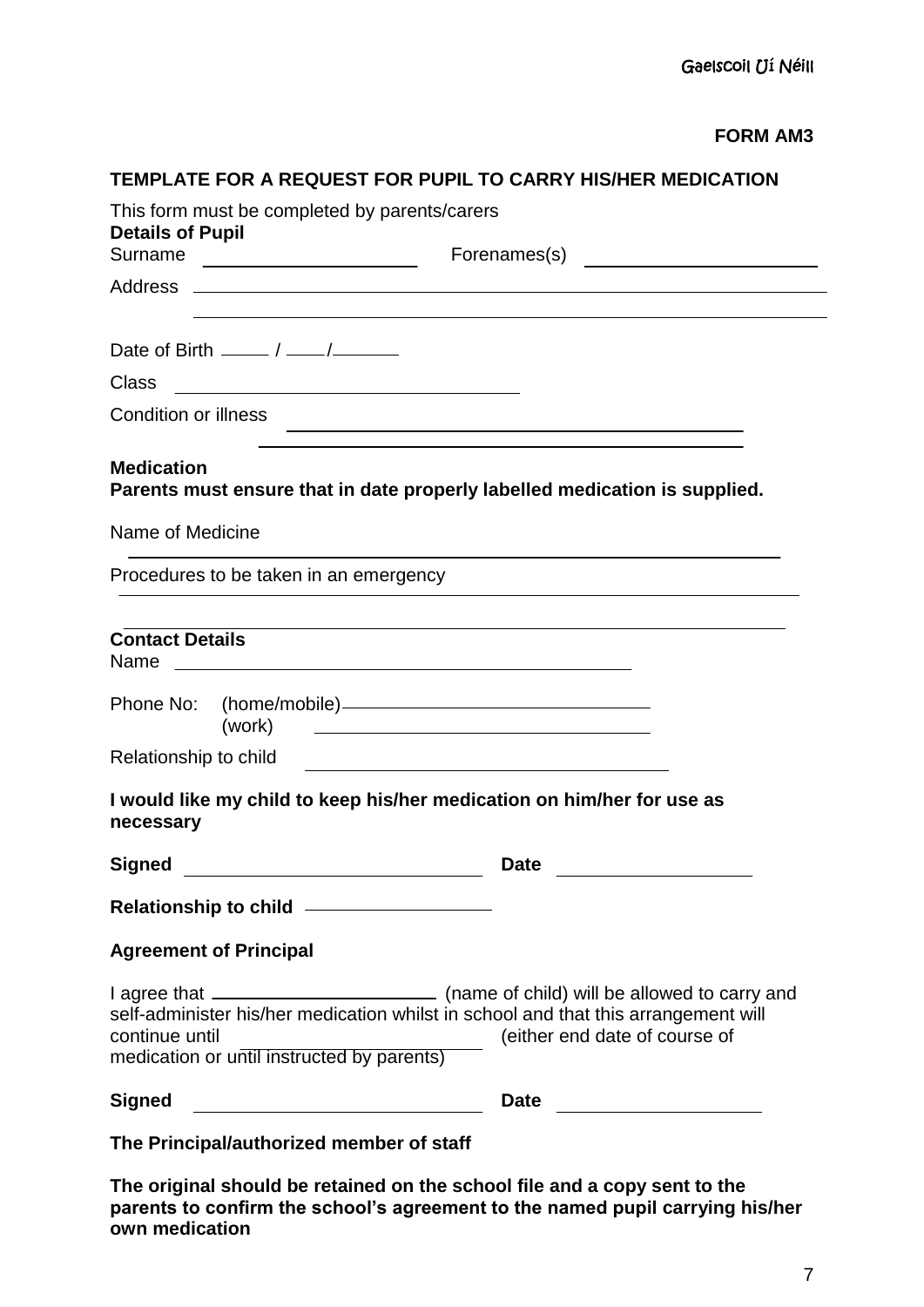# **AM4**

| Surname                          |        |
|----------------------------------|--------|
| Forename (s)                     |        |
| Date of Birth                    | F<br>M |
| <b>Class</b>                     |        |
| <b>Condition or illness</b>      |        |
| Date medicine provided by parent |        |
| Name and strength of medicine    |        |
| <b>Quantity received</b>         |        |
| <b>Expiry date</b>               |        |
| <b>Quantity returned</b>         |        |
| Dose and frequency of medicine   |        |

# **Record of medicine administered to an individual child**

Checked by:

Staff signature <u>\_\_\_\_\_\_\_\_\_\_\_\_\_\_\_\_\_\_\_\_\_\_\_\_\_Signature of parent \_\_\_\_\_\_\_\_\_\_\_\_\_\_\_\_\_\_\_</u>

| Date                    |  |  |
|-------------------------|--|--|
| Time given              |  |  |
| Dose given              |  |  |
| Any reactions           |  |  |
| Name of member of staff |  |  |
| <b>Staff initials</b>   |  |  |

| Date                    |  |  |
|-------------------------|--|--|
| Time given              |  |  |
| Dose given              |  |  |
| Any reactions           |  |  |
| Name of member of staff |  |  |
| <b>Staff initials</b>   |  |  |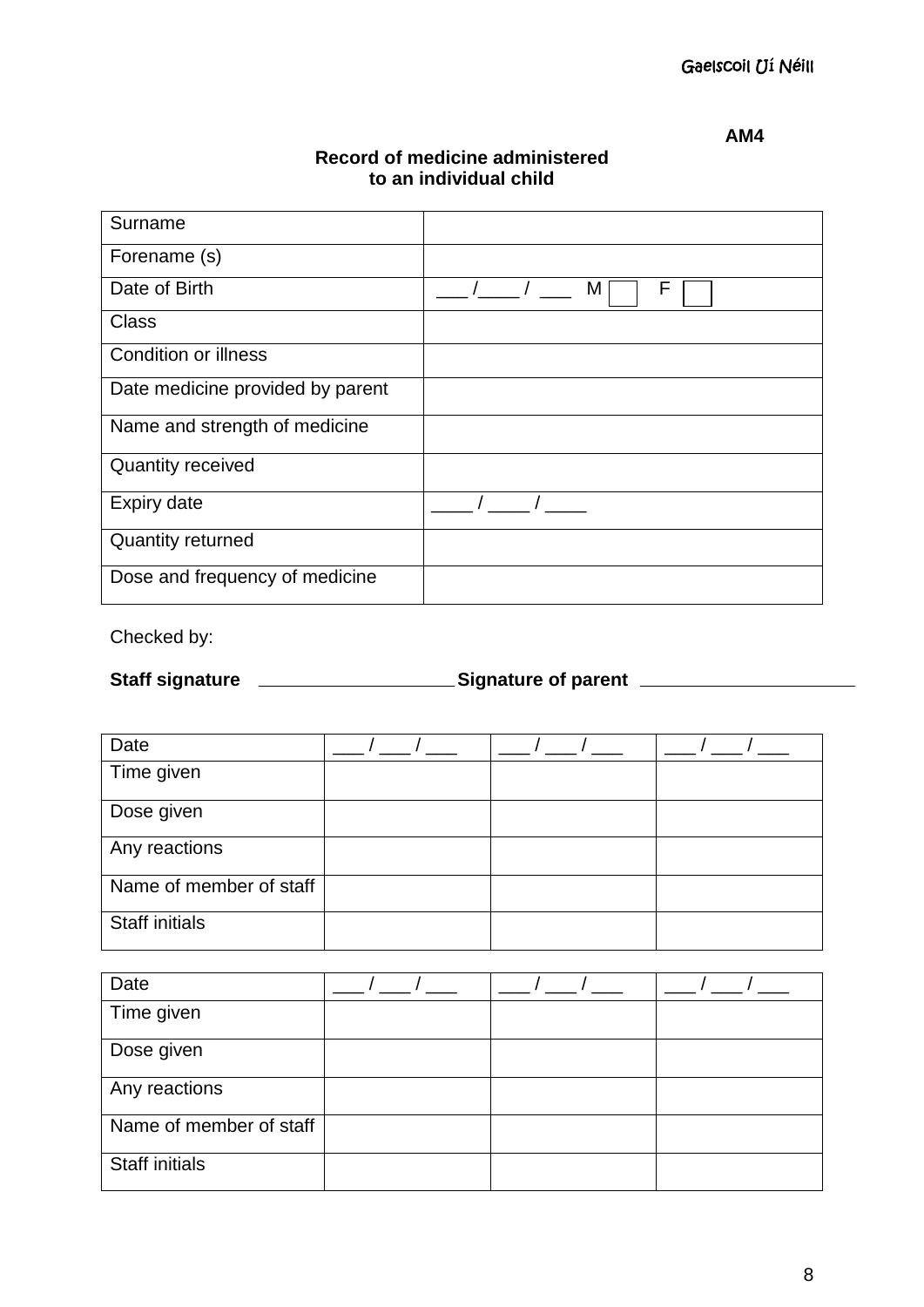# **FORM AM4(Continued)**

| Date                    |  |  |
|-------------------------|--|--|
| Time given              |  |  |
| Dose given              |  |  |
| Any reactions           |  |  |
| Name of member of staff |  |  |
| <b>Staff initials</b>   |  |  |

| Date                    |  |  |
|-------------------------|--|--|
| Time given              |  |  |
| Dose given              |  |  |
| Any reactions           |  |  |
| Name of member of staff |  |  |
| <b>Staff initials</b>   |  |  |

| Date                    |  |  |
|-------------------------|--|--|
| Time given              |  |  |
| Dose given              |  |  |
| Any reactions           |  |  |
| Name of member of staff |  |  |
| <b>Staff initials</b>   |  |  |

| Date                    |  |  |
|-------------------------|--|--|
| Time given              |  |  |
| Dose given              |  |  |
| Any reactions           |  |  |
| Name of member of staff |  |  |
| <b>Staff initials</b>   |  |  |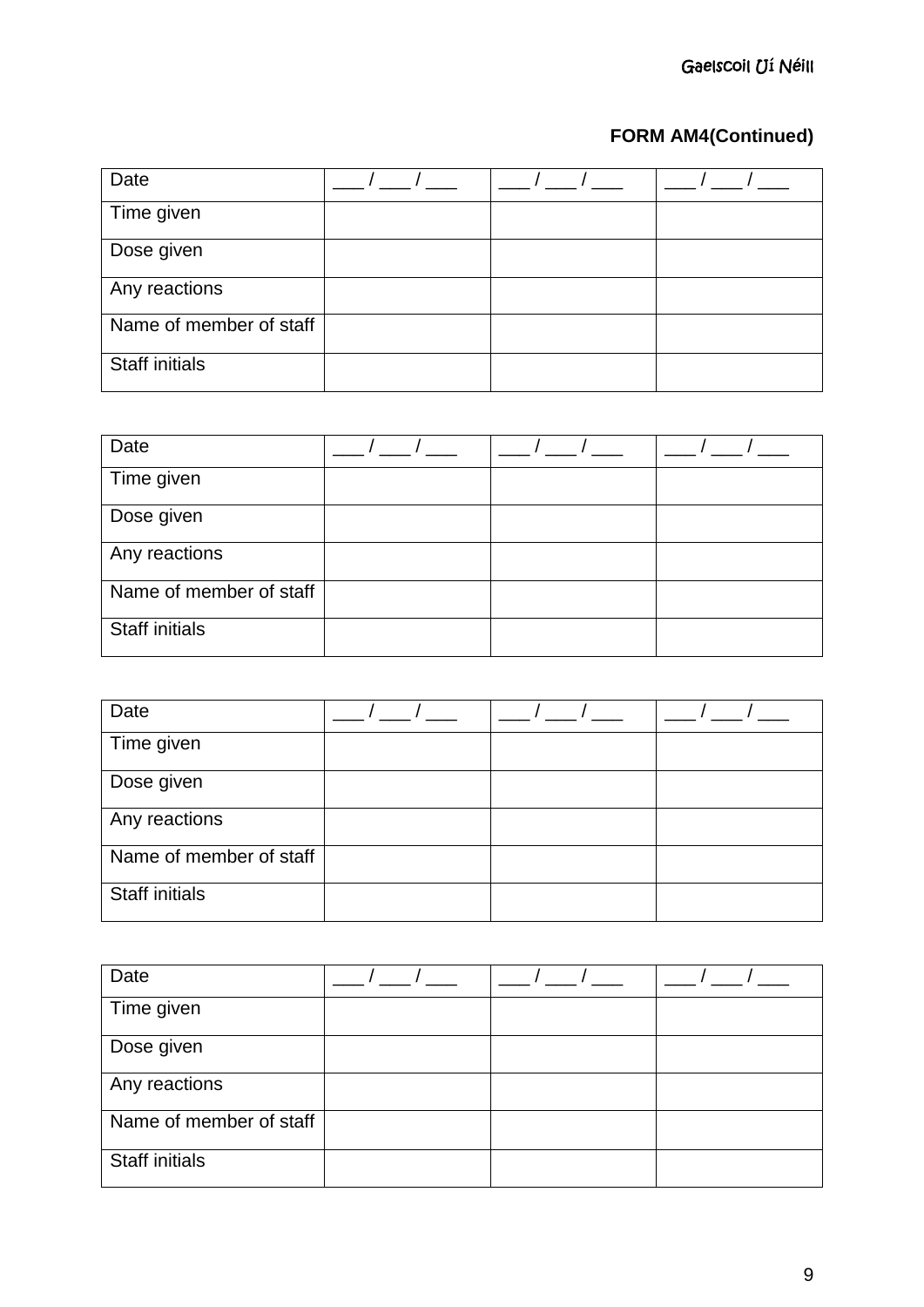|                                                                                                                | <b>TEMPLATE FOR A RECORD OF</b><br><b>MEDICAL TRAINING FOR STAFF</b>                                                                                                                                                          |  |  |
|----------------------------------------------------------------------------------------------------------------|-------------------------------------------------------------------------------------------------------------------------------------------------------------------------------------------------------------------------------|--|--|
| Name                                                                                                           | <u> 1989 - Johann Barn, amerikansk politiker (d. 1989)</u>                                                                                                                                                                    |  |  |
| Type of training received                                                                                      |                                                                                                                                                                                                                               |  |  |
|                                                                                                                | <u> 1989 - Johann Stoff, deutscher Stoff, der Stoff, der Stoff, der Stoff, der Stoff, der Stoff, der Stoff, der S</u>                                                                                                         |  |  |
| Name(s) of condition/<br>medication involved                                                                   | the control of the control of the control of the control of the control of the control of the control of the control of the control of the control of the control of the control of the control of the control of the control |  |  |
|                                                                                                                | <u> 1989 - Johann Stoff, Amerikaansk politiker († 1908)</u>                                                                                                                                                                   |  |  |
| Date training completed                                                                                        | and the control of the control of the control of the control of the control of the control of the control of the                                                                                                              |  |  |
| Training provided by                                                                                           |                                                                                                                                                                                                                               |  |  |
|                                                                                                                |                                                                                                                                                                                                                               |  |  |
| I confirm that                                                                                                 | has received the training detailed                                                                                                                                                                                            |  |  |
| above and is competent to administer the medication described.                                                 |                                                                                                                                                                                                                               |  |  |
|                                                                                                                |                                                                                                                                                                                                                               |  |  |
| Trainer's signature - Contract Contract Date - Contract Contract Contract Date - Contract Contract Contract Co |                                                                                                                                                                                                                               |  |  |
| I confirm that I have received the training detailed above                                                     |                                                                                                                                                                                                                               |  |  |
| <b>Trainee's signature</b>                                                                                     | <b>Date</b>                                                                                                                                                                                                                   |  |  |
| Proposed Retraining Date _______________                                                                       |                                                                                                                                                                                                                               |  |  |
| Refresher Training Completed -                                                                                 |                                                                                                                                                                                                                               |  |  |
| Trainer                                                                                                        | Date                                                                                                                                                                                                                          |  |  |
|                                                                                                                |                                                                                                                                                                                                                               |  |  |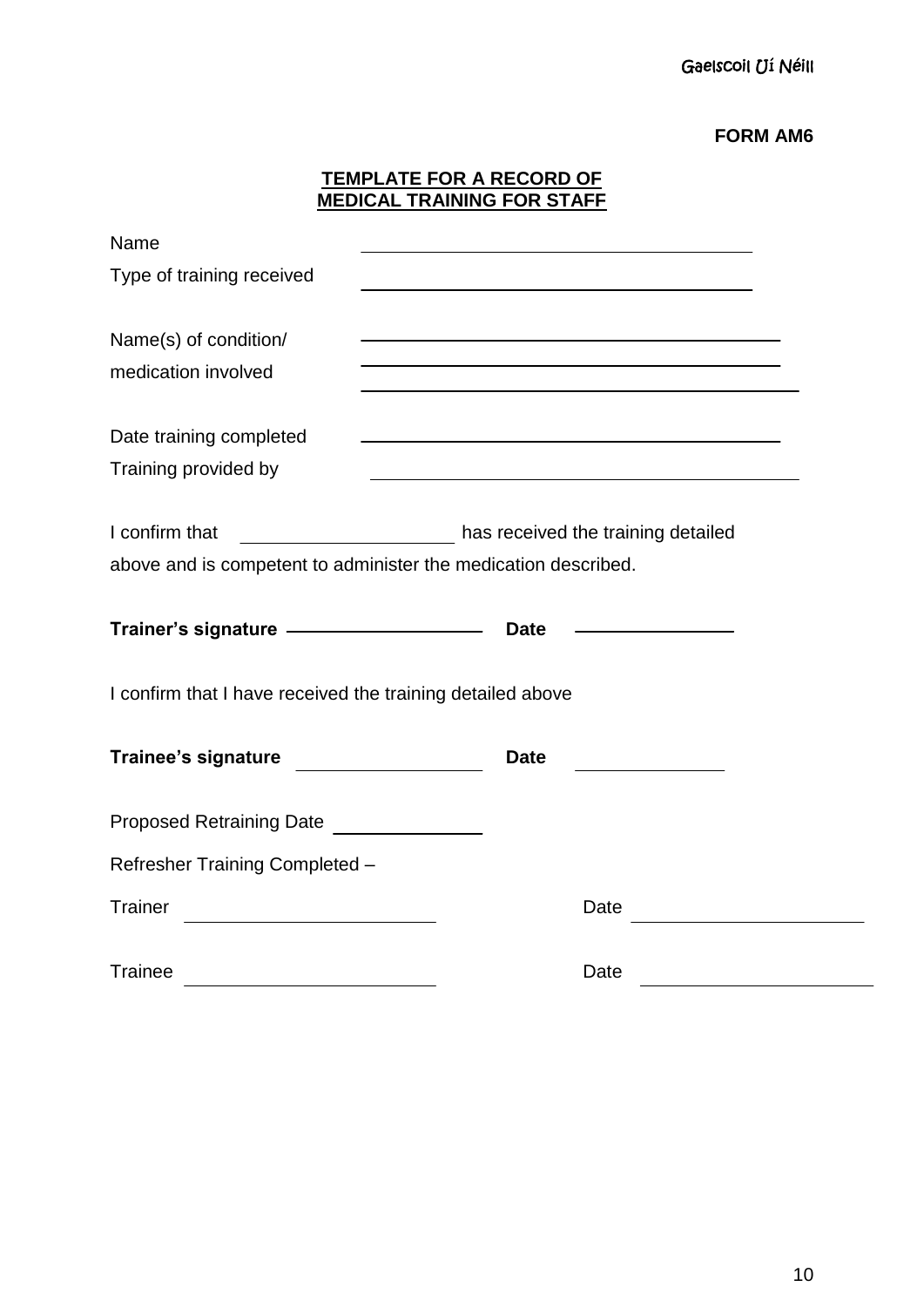|                                                                                      | <b>TEMPLATE FOR A RECORD OF</b><br><b>MEDICAL TRAINING FOR STAFF</b> |                                                            |  |
|--------------------------------------------------------------------------------------|----------------------------------------------------------------------|------------------------------------------------------------|--|
| Name                                                                                 |                                                                      |                                                            |  |
| Type of training received                                                            |                                                                      |                                                            |  |
|                                                                                      |                                                                      |                                                            |  |
| Name(s) of condition/                                                                |                                                                      | <u> 1989 - Johann Barn, amerikansk politiker (d. 1989)</u> |  |
| medication involved                                                                  |                                                                      |                                                            |  |
|                                                                                      |                                                                      |                                                            |  |
| Date training completed                                                              |                                                                      |                                                            |  |
| Training provided by                                                                 |                                                                      |                                                            |  |
| I confirm that                                                                       |                                                                      |                                                            |  |
|                                                                                      |                                                                      |                                                            |  |
|                                                                                      |                                                                      |                                                            |  |
|                                                                                      |                                                                      |                                                            |  |
|                                                                                      |                                                                      |                                                            |  |
|                                                                                      |                                                                      | have received the training                                 |  |
| detailed above and is competent to administer the medication described.              |                                                                      |                                                            |  |
| Trainer's signature - Trainer's signature - Trainer's signature - Trainer            | <b>Date</b>                                                          |                                                            |  |
|                                                                                      |                                                                      |                                                            |  |
| I confirm that the above-mentioned staff members have received the training detailed |                                                                      |                                                            |  |
| above.                                                                               |                                                                      |                                                            |  |
|                                                                                      |                                                                      |                                                            |  |
| Principal's signature ______________                                                 | <b>Date</b>                                                          |                                                            |  |
|                                                                                      |                                                                      |                                                            |  |
| Proposed Retraining Date _______________                                             |                                                                      |                                                            |  |
| Refresher Training Completed -                                                       |                                                                      |                                                            |  |
| <b>Trainer</b><br><u> 1989 - Johann Barbara, martxa alemaniar a</u>                  |                                                                      | Date                                                       |  |
| <b>Trainee</b>                                                                       |                                                                      | Date                                                       |  |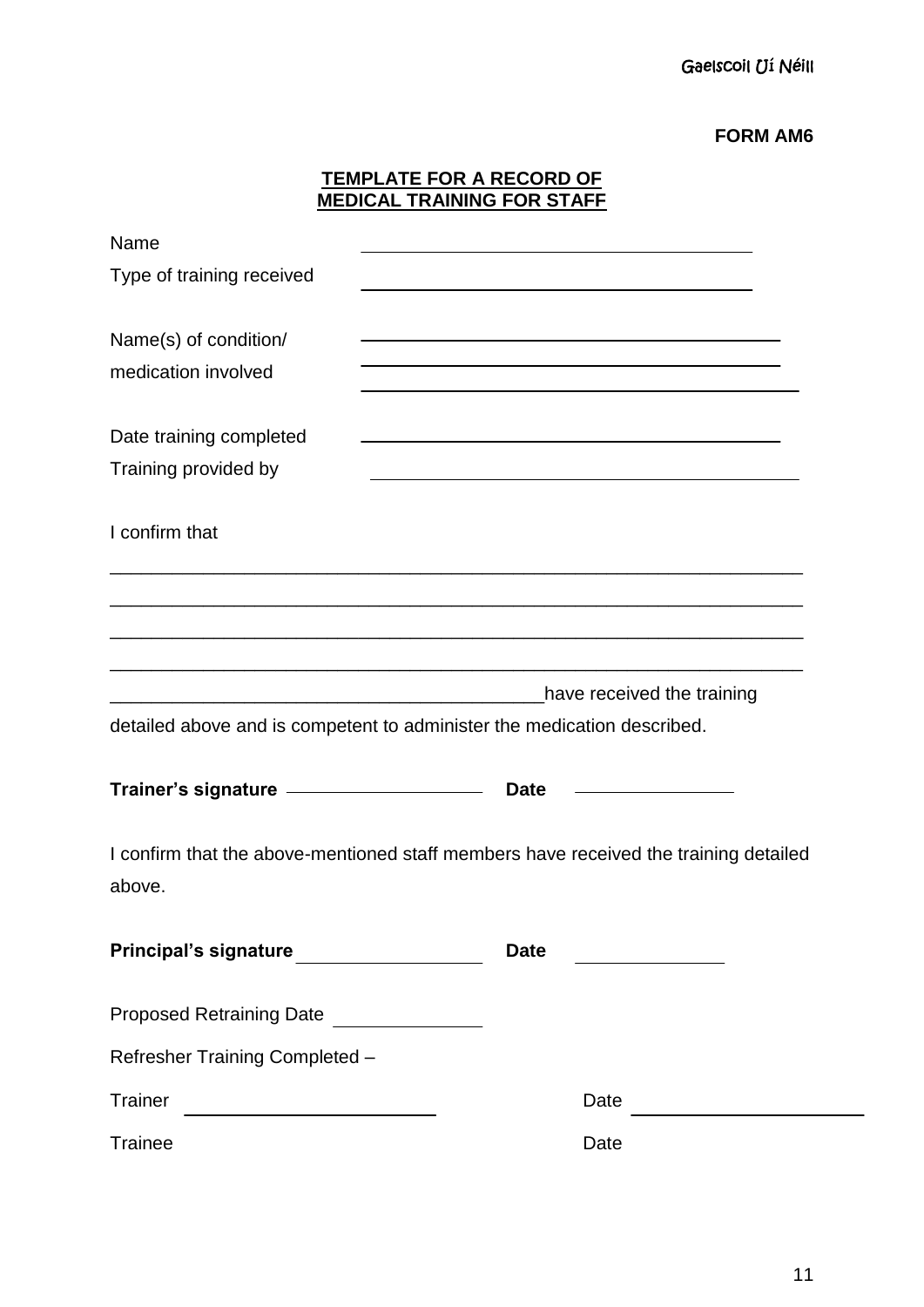## **AUTHORISATION FOR THE ADMINISTRATION OF RECTAL DIAZEPAM**

| Child's name                                | <u> 1989 - Andrea Aonaichte ann an t-</u>                                                                              |
|---------------------------------------------|------------------------------------------------------------------------------------------------------------------------|
| Date of birth $\frac{1}{2}$ / $\frac{1}{2}$ |                                                                                                                        |
| <b>Class</b>                                | <u> 1989 - Johann John Stone, Amerikaansk politiker († 1908)</u>                                                       |
| <b>GP</b>                                   | <u> 1989 - Johann Stoff, deutscher Stoffen und der Stoffen und der Stoffen und der Stoffen und der Stoffen und der</u> |
|                                             | Hospital consultant Learning and Consultant Consultant Consultant Consultant Consultant Consultant Consultant          |
|                                             |                                                                                                                        |
|                                             | If he/she has a *prolonged epileptic seizure lasting over ________ minutes                                             |
| <b>OR</b>                                   |                                                                                                                        |
|                                             | *serial seizures lasting over _____ minutes.                                                                           |
| <b>OR</b>                                   | An Ambulance should be called for *at the beginning of the seizure                                                     |
|                                             | If the seizure has not resolved *after minutes.                                                                        |
| (*please delete as appropriate)             |                                                                                                                        |
|                                             |                                                                                                                        |
| Date $\frac{1}{1}$ / $\frac{1}{1}$          |                                                                                                                        |

#### **NB: Authorisation for the administration of rectal diazepam**

As the indications of when to administer the diazepam vary, an individual authorisation is required for each child. This should be completed by the child's GP, Consultant and/or Epilepsy Specialist Nurse and reviewed regularly. This ensures the medicine is administered appropriately.

The Authorisation should clearly state: when the diazepam is to be given e.g. after 5 minutes; how much medicine should be given; if a second dose of Rectal Diazepam can be given; and how the child presents before, during and after a seizure.

Included on the Authorisation Form should be an indication of when an ambulance is to be summoned.

**This form should be completed in conjunction with Form AM7 (?????) Records of administration should be maintained using Form AM4 or similar**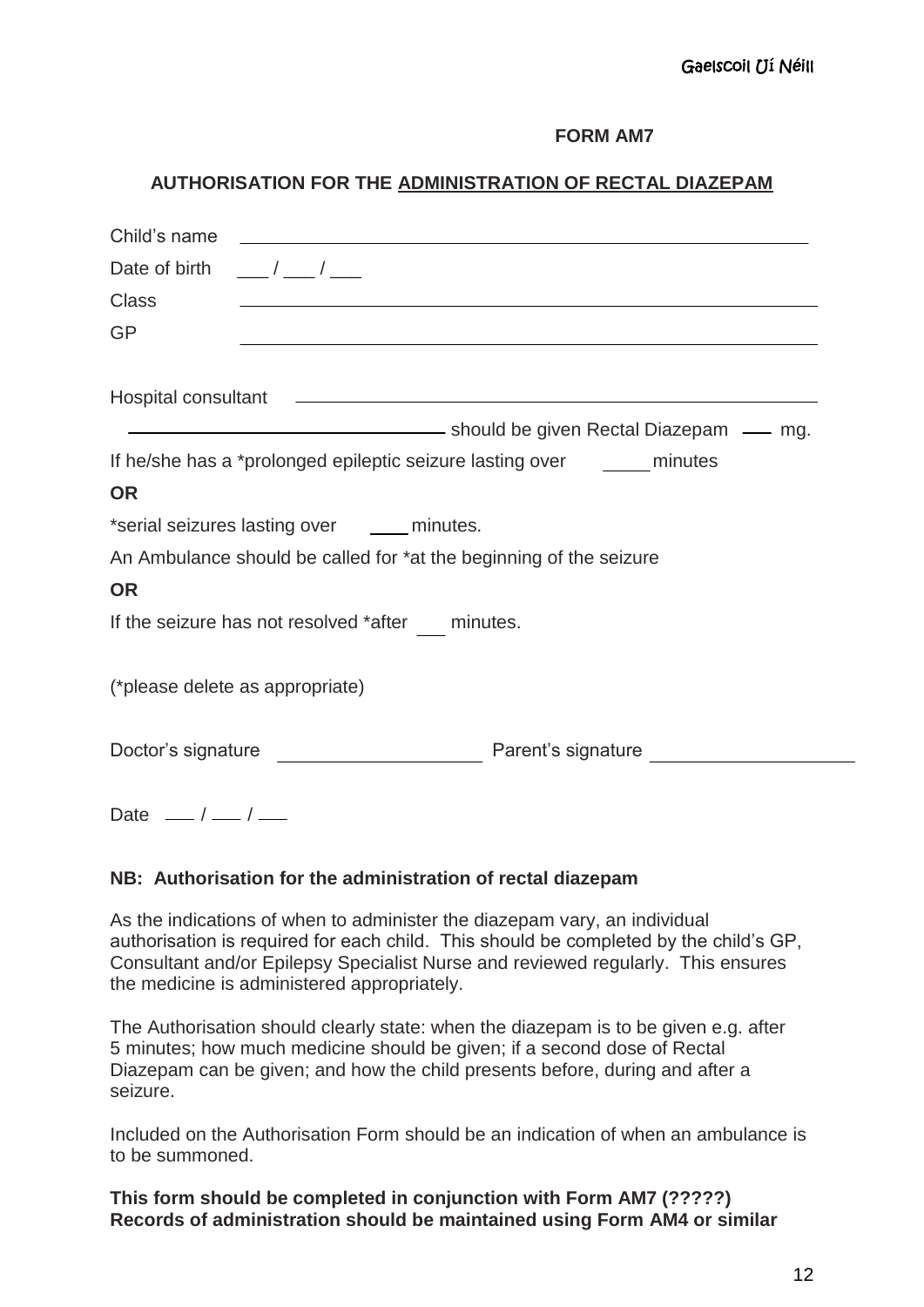# **CONTACT FORM**

# **SUPPORTING PUPILS WITH MEDICAL AND ASSOCIATED NEEDS**

# **LOCAL CONTACT NUMBERS**

# **(Please complete as appropriate for your school)**

|                                | <b>School</b>                                                                                                        |
|--------------------------------|----------------------------------------------------------------------------------------------------------------------|
| Principal                      |                                                                                                                      |
| Authorised person              |                                                                                                                      |
| <b>SENCO</b>                   |                                                                                                                      |
| <b>School Nurse</b>            | <u> 1980 - Johann Barn, mars an t-Amerikaansk politiker (</u>                                                        |
|                                |                                                                                                                      |
|                                | <b>Education and Library Board</b>                                                                                   |
| <b>SEN Section</b>             |                                                                                                                      |
| <b>Educational Psychology</b>  |                                                                                                                      |
| <b>Health and Safety</b>       |                                                                                                                      |
|                                |                                                                                                                      |
|                                | <b>Health Board/Trust</b>                                                                                            |
|                                |                                                                                                                      |
| <b>School Doctor</b>           |                                                                                                                      |
| <b>School Nurse</b>            |                                                                                                                      |
| <b>Local Hospital</b>          | <u> 1980 - Johann Stein, marwolaethau a bhann an t-Amhair ann an t-Amhair an t-Amhair an t-Amhair an t-Amhair an</u> |
| <b>Local GP Surgeries</b>      |                                                                                                                      |
| <b>Community Paediatrician</b> | <u> 1980 - Johann Barnett, fransk politiker (</u>                                                                    |
| <b>School Health Service</b>   | <u> 1989 - Johann Barbara, martxa eta idazlea (h. 1989).</u>                                                         |
|                                |                                                                                                                      |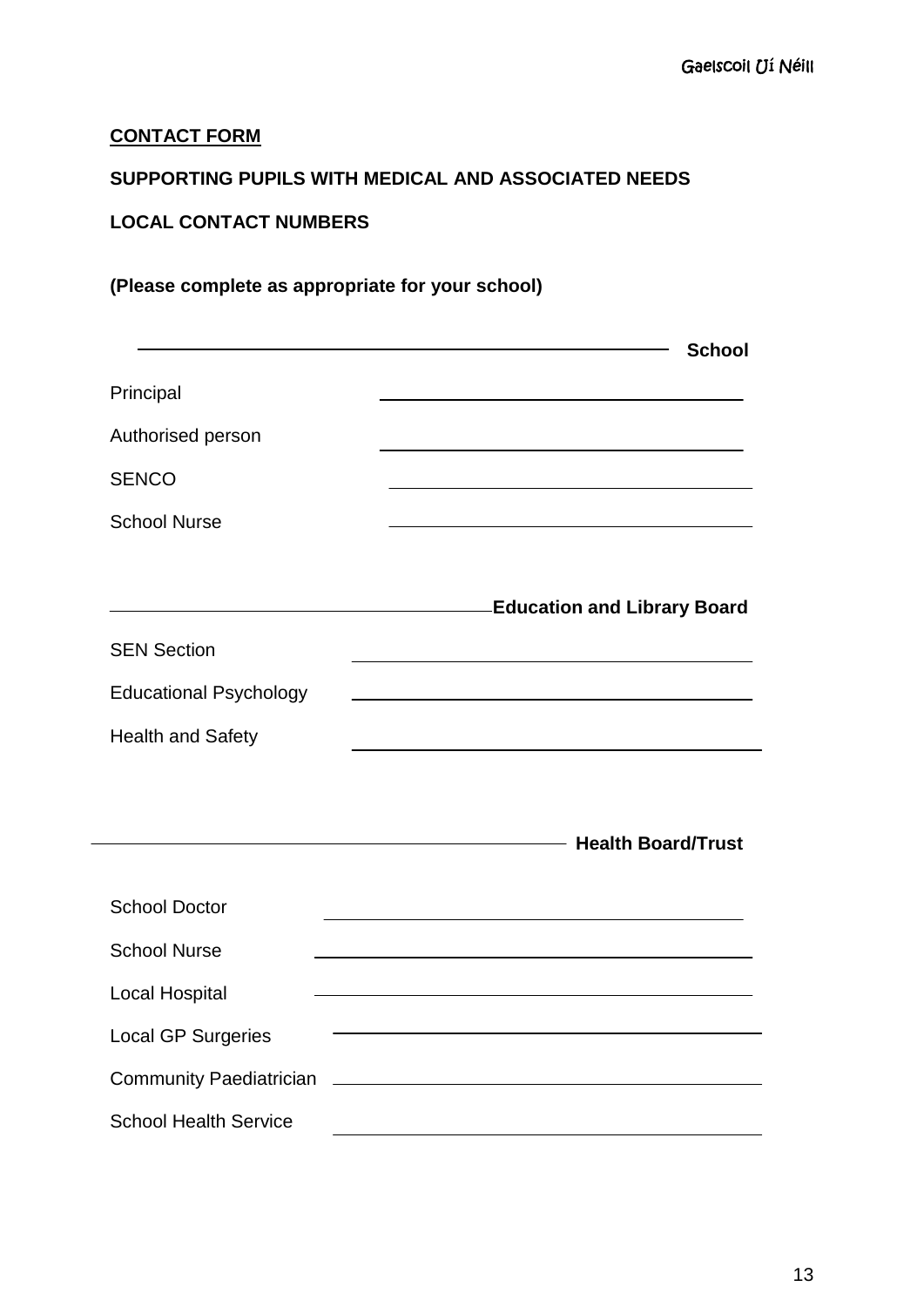# Gaelscoil Uí Néill

**FORM AM5**

# **RECORD OF MEDICINES ADMINISTERED TO ALL CHILDREN**

| <b>DATE</b> | Child's<br><b>Name</b> | <b>Time</b> | Name of<br><b>Medicine</b> | <b>Dose</b><br>Given | Any<br>Reactions | Signature<br>of Staff | <b>Print</b><br><b>Name</b> |
|-------------|------------------------|-------------|----------------------------|----------------------|------------------|-----------------------|-----------------------------|
|             |                        |             |                            |                      |                  |                       |                             |
|             |                        |             |                            |                      |                  |                       |                             |
|             |                        |             |                            |                      |                  |                       |                             |
|             |                        |             |                            |                      |                  |                       |                             |
|             |                        |             |                            |                      |                  |                       |                             |
|             |                        |             |                            |                      |                  |                       |                             |
|             |                        |             |                            |                      |                  |                       |                             |
|             |                        |             |                            |                      |                  |                       |                             |
|             |                        |             |                            |                      |                  |                       |                             |
|             |                        |             |                            |                      |                  |                       |                             |
|             |                        |             |                            |                      |                  |                       |                             |
|             |                        |             |                            |                      |                  |                       |                             |
|             |                        |             |                            |                      |                  |                       |                             |
|             |                        |             |                            |                      |                  |                       |                             |